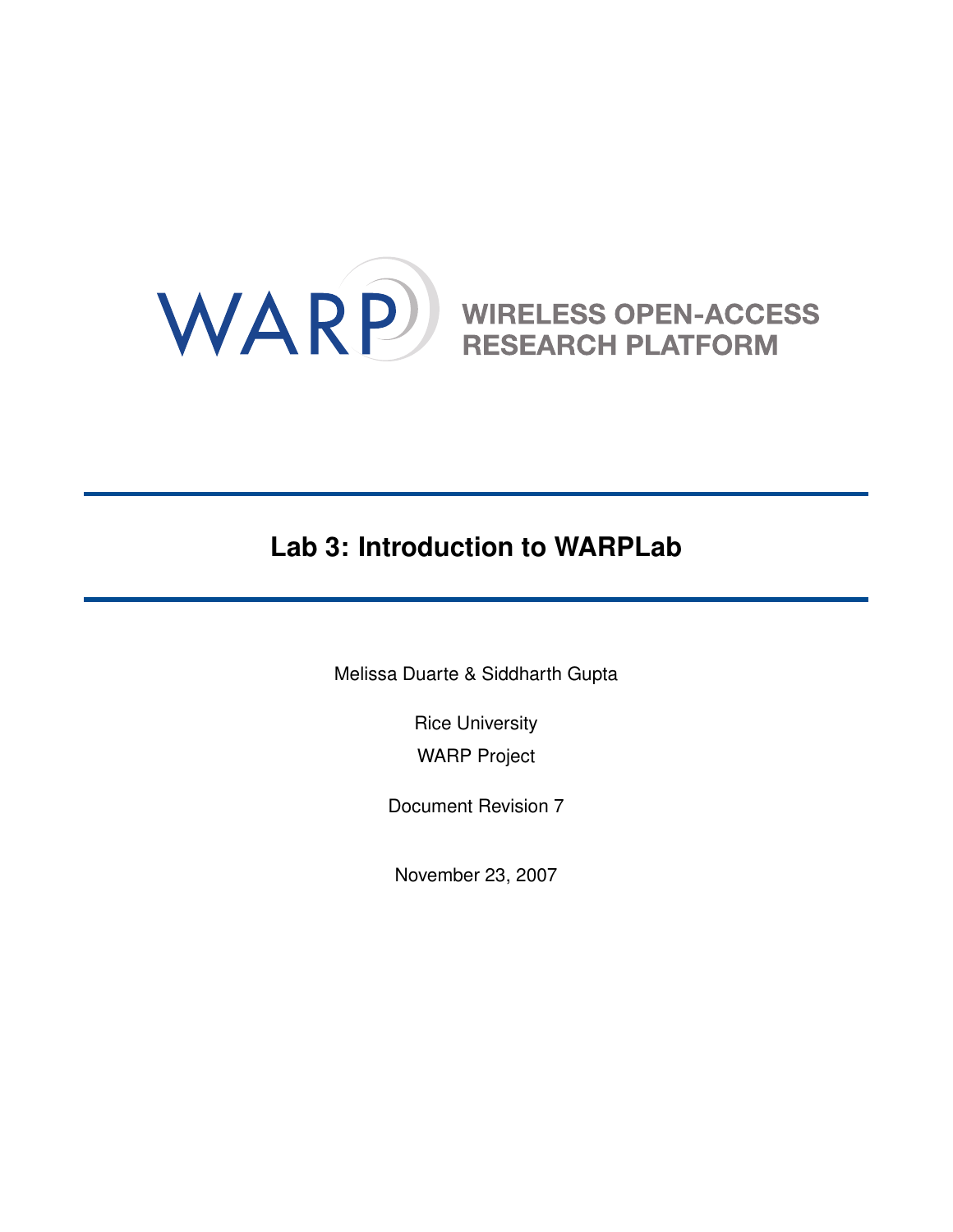#### **1 Introduction**

This lab exercise is an introduction to the WARPLab framework. The WARPLab framework will be used to transmit signals created in MATLAB over a wireless channel using the WARP boards.

This lab exercise is divided in three parts. In the first part you will learn how to use the WARPLab GUI (a MATLAB Graphical User Interface) and the functions in the WARPLab framework. In the second part you will use the WARPLab framework to estimate a wireless channel. In the third part of the lab exercise, you will use MATLAB to design a transmitter and a receiver, and use the WARPLab framework to test the transmitter and the receiver by transmitting over a wireless channel using the WARP boards.

**Note**: All files are stored in C:\workshop\userN\ where userN is your user login location. This location will be referred to as .\ for the rest of the lab.

**Note**: To avoid conflict with other groups using the boards, please test the code you write in any of the following three ways:

OPTION 1. Run the code's script from MATLAB's Command Window by entering the name of the script.

OPTION 2. In the menu bar go to Debug and select Run. If there are errors in the code, error messages will appear in the Command Window.

OPTION 3. Press F5. If the are errors in the code, error messages will appear in the Command Window.

DO NOT USE the Evaluate Selection option and DO NOT run the script by sections. To test any change, always run the whole script by following any of the three options above.

#### **2 Basic transmission and reception of signals using WARPLab**

In this first part of the lab you will learn how to transmit and receive signals using the WARPLab GUI and the functions defined in the WARPLab framework.

- 1. Open MATLAB and then open the WARPLab GUI by entering **warplab siso Gui** on the MAT-LAB command line. Click the **Go** button to transmit the default signal in the 'TxVector' field using the default Gains, Capture Offset, and Channel. The GUI will show a plot of the received In phase signal (Rx I), the received Quadrature signal (Rx Q), the spectrum of the transmitted signal (Tx Spectrum), and the spectrum of the received signal (Rx Spectrum), for both of the spectrums the x axis is in Hertz.
- 2. The signal to transmit is specified in the 'TxVector' field, modify this field and transmit different signals. You can transmit real or complex signals, the real and imaginary parts must be inside the interval [-1,1].
- 3. Modify the values of the Capture Offset and Gains and observe the effects on the received signal. Choose values for the Gains such that the received signal is not saturated and the I and Q signals have a peak of around 0.8. Write down these Gains, you will use them later.
- 4. Set the MATLAB Current Directory to .\Lab3\_WARPLab.
- 5. Open the file **warplab example TxRx WorkshopExercise** and follow the instructions given at the beginning of the file. You will learn how to transmit and receive a signal using the MATLAB functions in the WARPLab framework . You can view these functions in MATLAB by entering **edit FunctionName** in the MATLAB command line. For example, to open the function **warplab initialize** enter **edit warplab initialize**. The functions are also available at [http://warp.rice.edu/trac/browser/ResearchApps/PHY/WARPLAB/WARPLAB](http://warp.rice.edu/trac/browser/ResearchApps/PHY/WARPLAB/WARPLAB_SISO/M_code)\_SISO/M\_code.